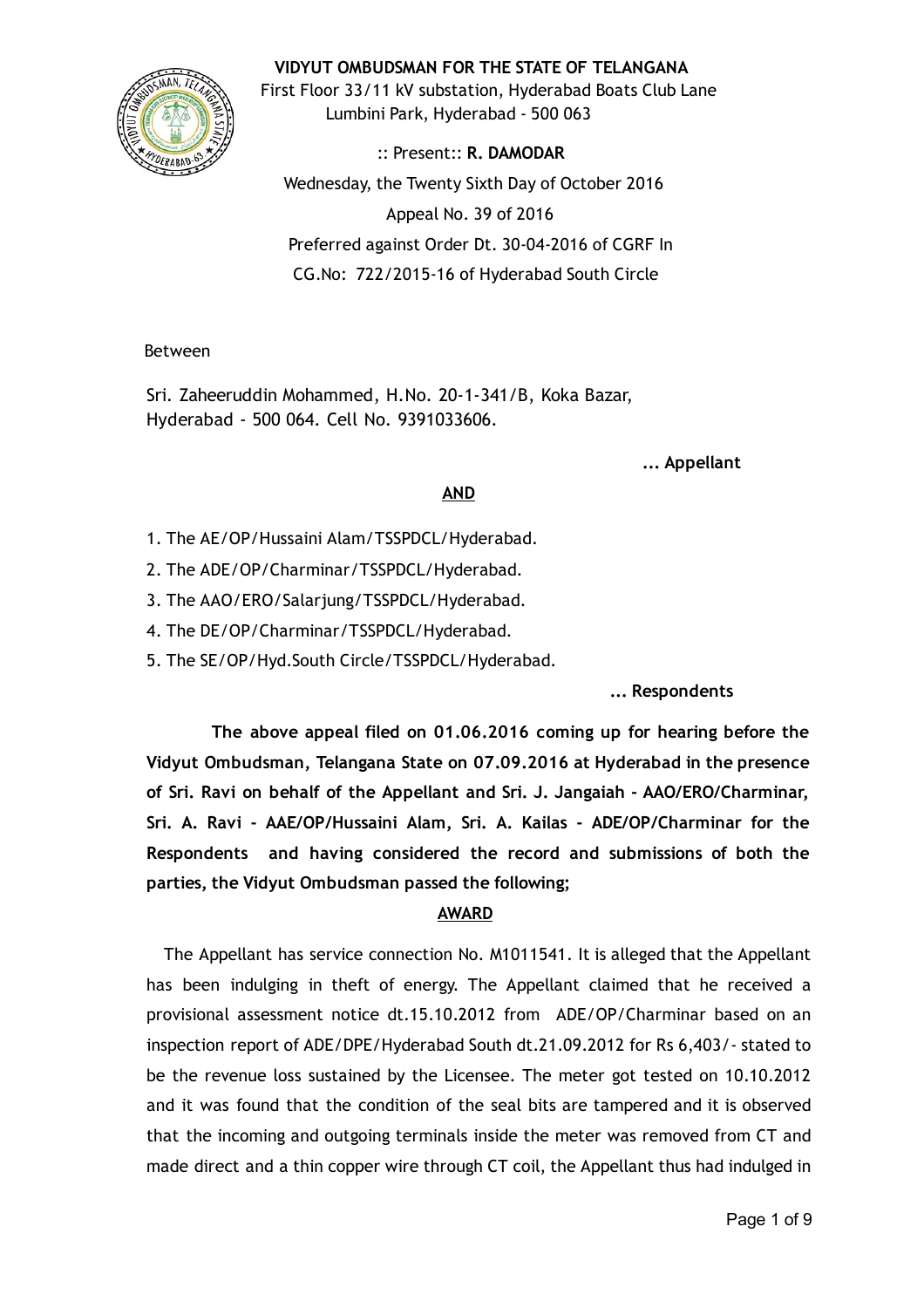theft of energy intentionally and therefore, a theft case under section 135 of Electricity Act 2003 was booked.

2. The Appellant claimed that the Respondents have included the theft case amount in February,2016 bill after lapse of more than two years, which is against Section 56(2) of the Electricity Act 2003 and sought the assessed amount to be set aside and a direction to the Licensee not to disconnect the supply, on receipt of payment of Rs 396/‐, the bill for month of February,2016.

3. Before the CGRF, ADE/O/Charminar, the 2nd Respondent through letter dt.31.3.2016 reported that the ADE/DPE had inspected the service of the Appellant on 21.09.2012 and found the seals of the energy meter tampered with. He stated that the meter was tested in the MRT lab on 10.10.2012 in the presence of Sri. Zaheruddin Mohammed, the consumer which disclosed that (i) the condition of the seal bits were tampered with (ii) the incoming and outgoing terminals inside the meter was removed from CT and made direct and a thin copper wire through CT coil. Thus it was determined that the Appellant indulged in theft of energy intentionally causing revenue loss to the DISCOM. The loss was provisionally assessed at Rs 6,403/‐. Based on this report, ADE/O/Charminar, the Respondent No.2 issued a provisional assessment letter dt.15.10.2012 to the Appellant. The Appellant paid an amount of Rs 3377/‐, leaving the rest of the assessed amount unpaid.

4. Before the CGRF on behalf of the Appellant, it is claimed that any claim relating to the present case could be claimed in the bill only before 17.10.2014 as per Section 56(2) of the Electricity Act 2003 and therefore, the cause of action which arose on 21.09.2012 and the claim of Rs 6,403/‐ in the bill of 2016 is not permissible and should be withdrawn. On behalf of the Respondents, the allegation of the Appellant is denied in support of the assessed amount with a further assertion that the Appellant has paid 50% of the assessed amount on 8.11.2012, leaving the balance 50% of the assessed amount unpaid. The 2nd Respondent admitted that so far final assessment orders were not issued.

5. The CGRF, after hearing and on consideration of the material on record, disposed of the Appeal in the following words:

" As the consumer has paid 50% of the assessed amount and well aware of the notice issued. Hence, section 56(2) of Electricity Act,2003 does not arise in such case. The complainant has to pay the balance amount."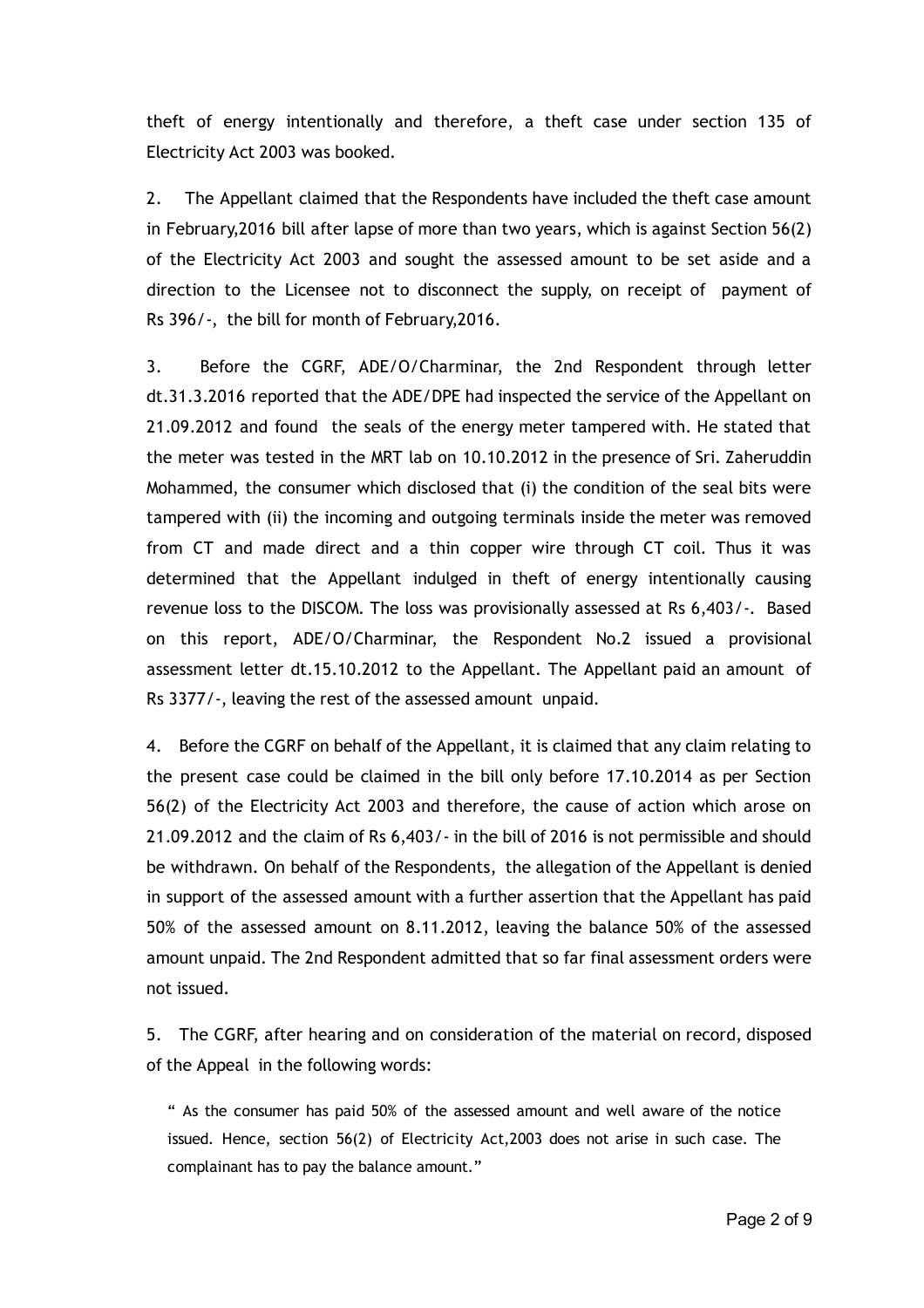through the impugned orders.

6. Aggrieved and not satisfied with the impugned orders, the Appellant preferred the present Appeal claiming that the Appellant having LT Category I(A) connection bearing SC No. M1011541 with contracted load of 1KW for supply of energy and that the CGRF has not considered his plea regarding application of Section 56(2) of the Electricity Act 2003 which does not permit demand of arrears which is not shown continuously as recoverable as arrears of charges for the energy supplied, after a lapse of two years from the date when such sum became first due, and that the provisional assessment letter dt.15.10.2012 was issued relating to the period of alleged theft and that the Appellant filed an objection under Section 126(3) of Electricity Act, 2003 before the Assessing officer on 3.10.2012 and that the assessing officer has not replied to this objection and that the present claim of Rs 3,201/‐ is only a provisional one not finalized till date following the due procedure prescribed and therefore, it is not due for payment.

7. In this Appeal, the 1st Respondent AAE/OP/Hussaini Alam submitted a reply dt.15.6.2016 alleging theft of energy with a tampered meter and about the provisional assessment of the loss assessed at Rs 6,403/‐ and on its basis, the 2nd Respondent issued a provisional assessment notice for theft of energy. He filed a copy of provisional assessment notice for theft of energy dt.15.10.2012, copy of assessment calculation. This provisional assessment report dt.15.10.2012 for theft of energy also discloses and informs the appellant that the service connection was disconnected on 21.09.2012.

The efforts at mediation failed to succeed and hence the matter is being disposed of on merits.

- 8. On consideration of the record, the following issues arise for determination:
	- A. Whether the provisional Assessment is valid?
	- B. Whether the recovery of provisional Assessment amount is hit by S.56 (2) of the Electricity Act 2003?
	- C. Whether recovery process is properly implemented as per the Electricity Act 2003 and the provisions of GTCS?
	- D. Whether the civil liability has to be determined by following the procedure under S.135 and S.154 of the Electricity Act 2003?
	- E. Whether the impugned orders are liable to be set aside?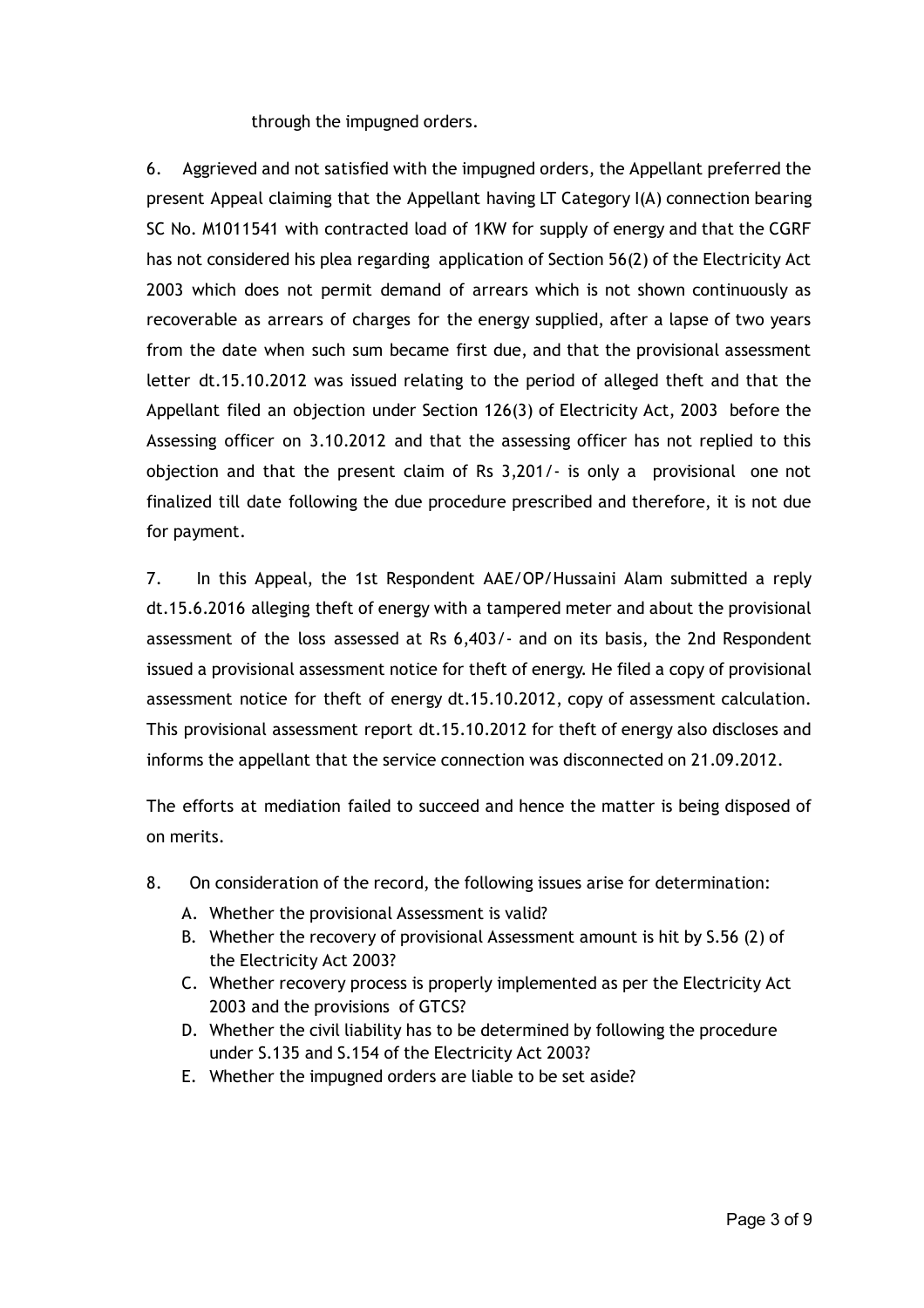#### Issues A to D

9. The ADE/DPE had inspected the service connection No. M1011541 on 21.09.2012 and found the seals of the energy meter tampered with. He got the meter tested in the MRT lab on 10.10.2012 in the presence of the Appellant. He found that the seal bits were tampered with and the incoming and outgoing terminals inside the meter was removed from CT and made direct and a thin copper wire through CT coil leading to a finding that theft of energy occurred deliberately causing loss to the DISCOM. The 2nd Respondent ADE/O/Charminar, on the basis of the report of the theft, had provisionally assessed the loss at Rs 6,403/‐ and fixed the compounding amount as Rs 2000/‐ through the provisional assessment letter dt 15.10.2012. The Appellant paid Rs 2000/‐ towards compounding fee, Rs 3377/‐ towards assessed amount and has not paid the balance assessed amount of loss to the DISCOM. It is also clear from the record of periodical consumption disclosed in the Electronic Billing System that the power was not disconnected to the service connection after discovery of the tampered meter even though the provisional assessment letter mentions that the power was disconnected on 21.09.2012.

10. The Appellant contended that the provisional assessment is not valid and recovery of the provisional assessment amount is hit by Section 56(2) of the Electricity Act 2003. The Respondents contented that Section 56(2) of the Electricity Act is not applicable in this case, since the provisional assessment notice was given on 15.10.2012 which is within one year of inspection dt.21.09.2012, which remained unpaid. The Appellant, on the other hand, contended that he filed objection before the 2nd Respondent ADE/O/Charminar to the provisional assessment notice and so far, there has been no reaction and response to his objections and that since two years have passed after the date of inspection, as per Section 56(2) of the Electricity Act, the claim on provisional assessment is not maintainable. The Appellant further claimed that since no response reached him on his objections submitted against the provisional assessment, which is beyond the period of two years, the rigors of Section 56(2) are not applicable.

The Appellant alleged that the theft case amount was added in the bill of February,2016 which is not correct as per the record. The EBS(the Electronic Billing System) from 1.1.2006 to 29.6.2016 makes it crystal clear.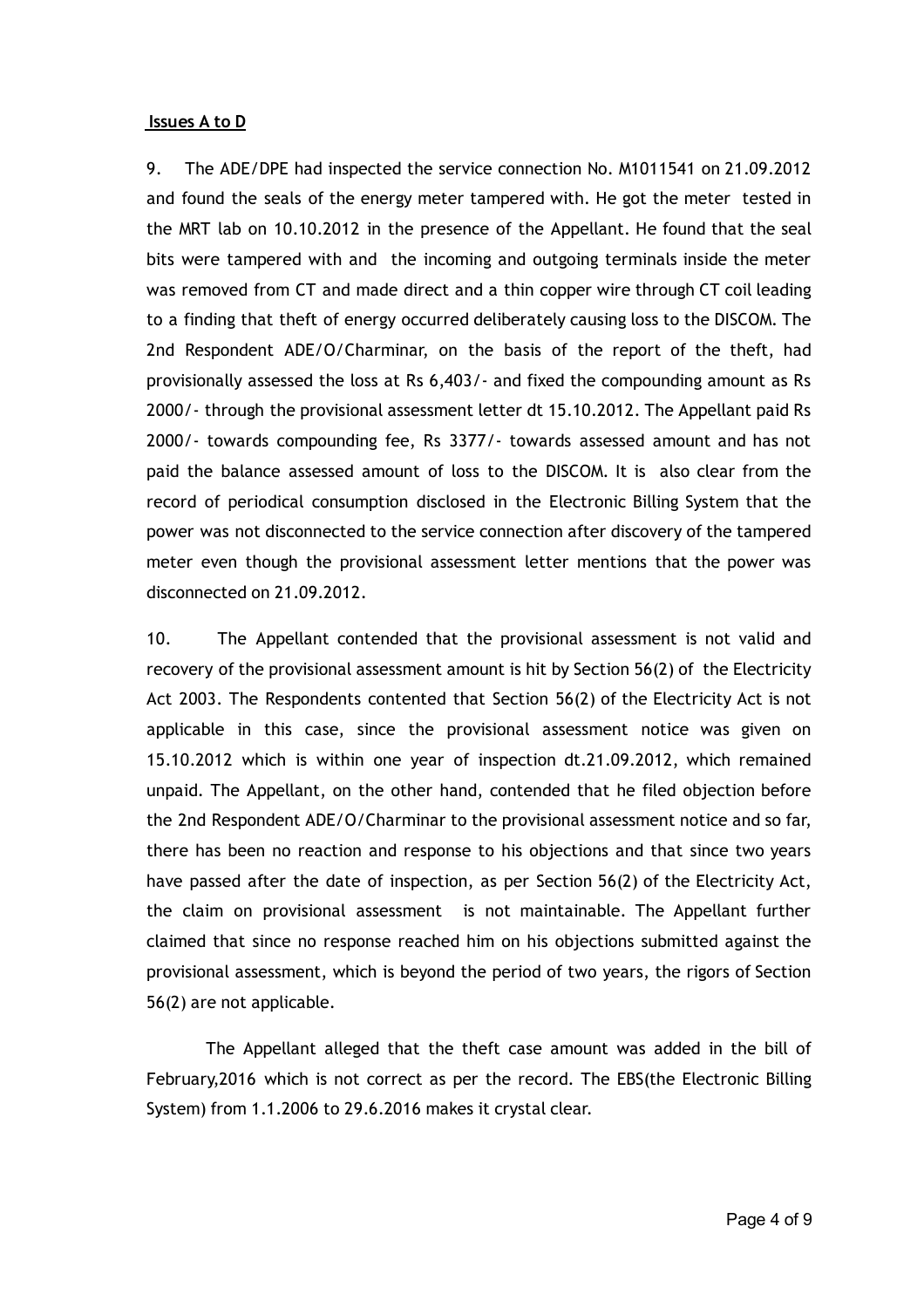11. When was provisional assessment of loss to the DISCOM made : The ADE/DPE inspected the service connection in question on 21.09.2012 and found the seals of the energy meter tampered with. He got the meter tested in MRT lab on 10.10.2012 in the presence of the representative of the Appellant by name Sri. Zaheerudddin Mohammed. The test revealed that a) the seal bits were tampered with and b) incoming and outgoing terminals were disconnected and a thin copper wire was connected through copper coil. Thus the Respondents determined that the Appellant was intentionally indulging in theft of energy causing loss to the DISCOM. The 2nd Respondent ADE/O/Charminar resorted to provisional assessment through his letter dt.15.10.2012 and determined the loss to the DISCOM as Rs 6,403/‐.

12. As already mentioned supra, the provisional assessment was made through letter dt.15.10.2012 as a result of the inspection of the service connection on 21.09.2012, which is within a period of one year and not beyond. The contention of the Appellant that since he filed an objection to the provisional assessment, which is not on record and with not even a copy filed by the Appellant, his claim that he felt that the Respondents have accepted his objection and dropped the proceedings, in the face of a case of theft of energy by tampering with the meter, cannot be believed. It can be said that this allegation is made only to avoid the consequences of tampering with the meter to reduce recording of the power consumption.

13. It is necessary to examine the contention of the Appellant regarding application of S.56(2) of the Electricity Act.

Section 56(2) of the electricity act reads as follows:

Disconnection of supply and default of payment:

" Notwithstanding anything contained in any other law for the time being in force, no sum due from any consumer, under this section shall be recoverable after the period of two years from the date when such sum became first due unless such sum has been shown continuously as recoverable as arrear of charges for electricity supplied and the Licensee shall not cut off the supply of the electricity."

14. A perusal of the record shows that the demand through provisional assessment is made within a period of two years from the date of inspection on 21.09.2012 and therefore, the provisions of Section 56(2) of the Electricity Act are not applicable to the present case, since it is applicable only when disconnection is sought for non payment of energy charges. It is specifically used for collection of the due amount only.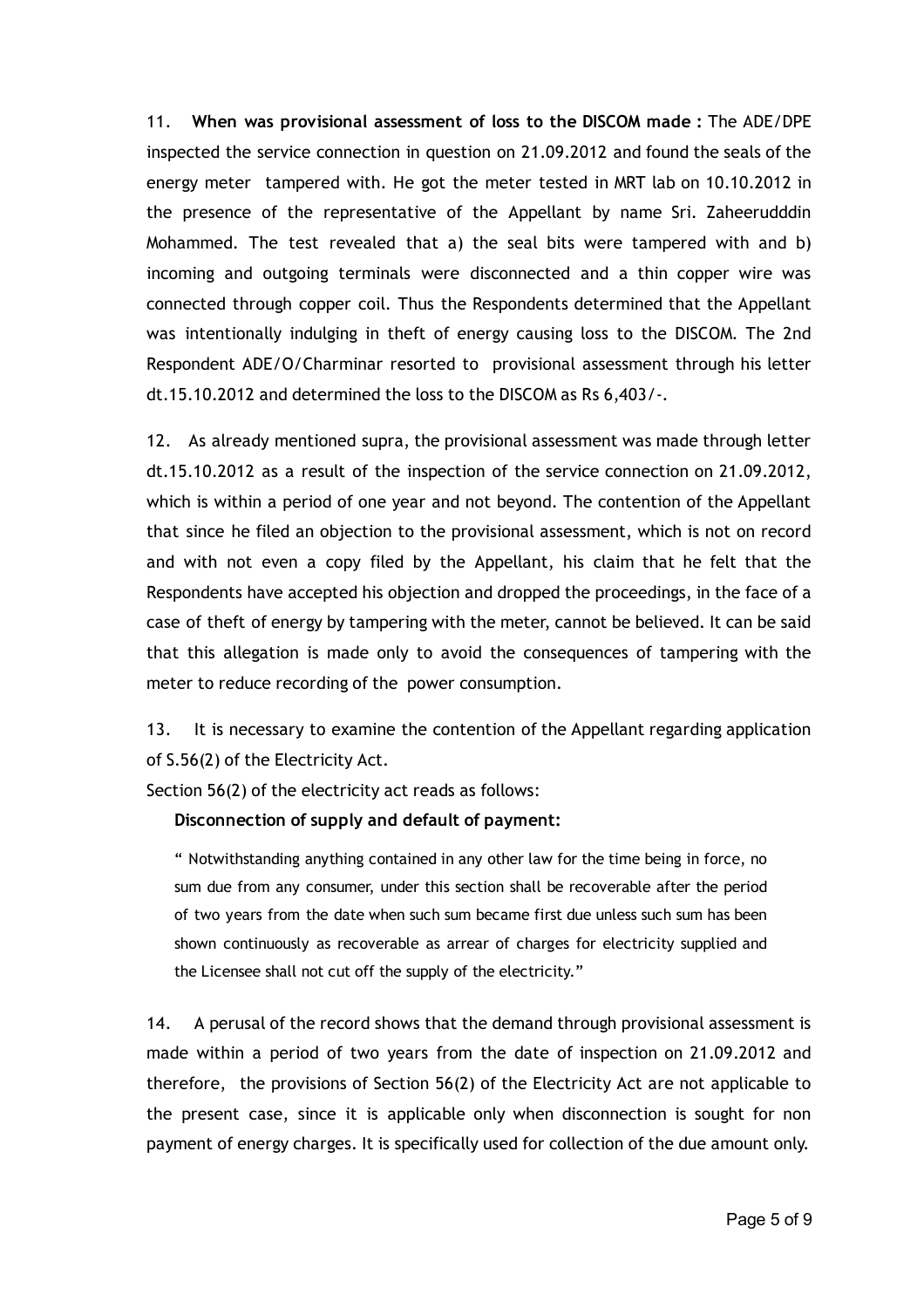15. As far as the provisional assessment is concerned, the assessment calculation on the ground of theft of energy‐metered for SC No. M1011541 Category LT II(B) ‐ Non Domestic /Commercial/ Above 50 units/Month is as follows:

1. Total Units (H) = 2252

2. No. of Units recorded by the meter  $(I) = 1605$ 

3. No.of units differed  $(J) = H - I$ 

$$
= 2252 - 1605 = 647
$$

- 4. Energy Tariff of the Category (K) = 3.27
- 5. Tariff for energy pilfered at special rate =  $(L)$  =  $3 \times K$  =  $3 \times 3.27$  =  $9.81$
- 6. Value of pilfered energy =  $(M)$  =  $J X L$  = 647 x 9.81 = 6347
- 7. Incidental charges Rs 100/‐
- 8. Reconnection charges Rs 75/‐
- 9. Electricity duty charges Rs 39/‐

16. The Appellant contended that no final assessment has been passed after passing of the provisional assessment and therefore, it is not legal. There is no record to show that any objections were filed by the Appellant and therefore, in the presence of the provisional assessment proceedings which are found to be correct, there need not be any final orders as per the provisions of GTCS and thus the Appellant is liable to pay the provisional assessment amount.

17. The Appellant contended that the Respondents cannot collect the Assessed amount, which is in fact a civil liability to be determined by following the procedure under Section 135 and Section 154 of the Electricity Act 2003. The Appellant paid the compounding fee of Rs 2000/‐, after discovery of tampering with the meter and theft of energy. The criminal liability is extinguished after the matter is compounded under Section 152 of the Electricity Act, which amounted to clear admission of the offence of theft of energy by tampering with the meter as specified under section 135(1)(b) of the Electricity Act. The civil liability under Section 154 (5) of the Electricity Act is no doubt should be determined finally by the Special Court, which shall not be less than an amount equivalent to two times of the tariff rate applicable for a period of 12 months preceding the date of theft of energy. In the present case, there is no record that the civil liability has been determined by the Special Court under section 154(5) of the Electricity Act or that there is any such claim by the Respondents. Thus, the contention of the Appellant that civil liability has to be determined by the Special Court first and then the amount has to be collected by way of assessment is not correct. The provisional assessment issued under Clause 10.2 of GTCS by the 2nd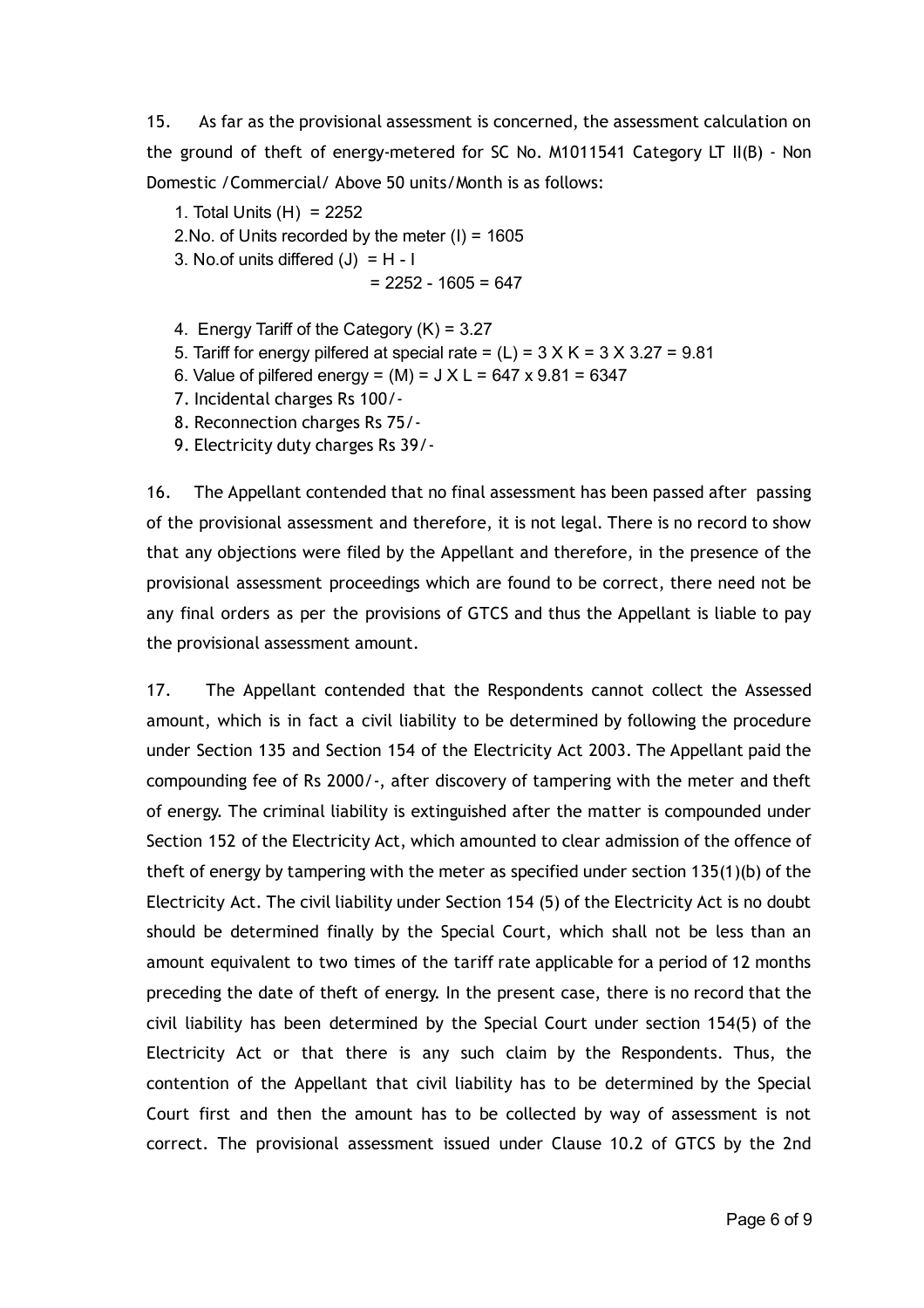Respondent demanding Rs 6,403/‐ through his letter dt.15.10.2012, looked from any angle, is held to be valid and enforceable.

18. One of the contentions of the Appellant is that the recovery process is not legal and it is not as per the provisions of the Electricity Act 2003 and the provisions of GTCS. As per GTCS Clause 10.3.2, under the heading Assessment for cases for theft of electricity by LT consumers, the procedure for assessment is explained and as per Annexure XII(VII)(B) of GTCS, the guidelines for assessment of cases of theft of electricity are as follows:

 $\epsilon$ 

| Type of load                | Unit of measurement | Formula   |
|-----------------------------|---------------------|-----------|
| Heavy usage load            | <b>KW</b>           | A         |
| Moderately Heavy Usage Load | <b>KW</b>           | B         |
| Infrequent Usage Load       | <b>KW</b>           |           |
| <b>Total Connected Load</b> | KW                  | $D=A+B+C$ |

The assessment period may have to be split into multiple periods owing to the following:

- ‐ Different tariff rates during the assessment period
- ‐ Seasonal variations in the consumption

For each of the periods, the units assessed must be calculated.

The load utilisation factor, working hours per day and working days in a month for the concerned period can be referred to in Appendix 1,II, and III of this notification.

Effective hours of usage in a month in a load type = Load Utilisation factor \* number of working hours per day of each load type \* Number of days of usage in a month.

Period : From ‐‐‐‐‐‐‐‐‐‐‐‐‐ to ‐‐‐‐‐‐‐‐‐‐‐‐‐‐‐‐‐‐‐‐"

The formula under this annexure is the total connected load plus three components for arriving at assessment of loss.

19. It is clear from a perusal of the assessment made by the ADE/O/Charminar that he followed the above formula for arriving at the provisional assessment amount which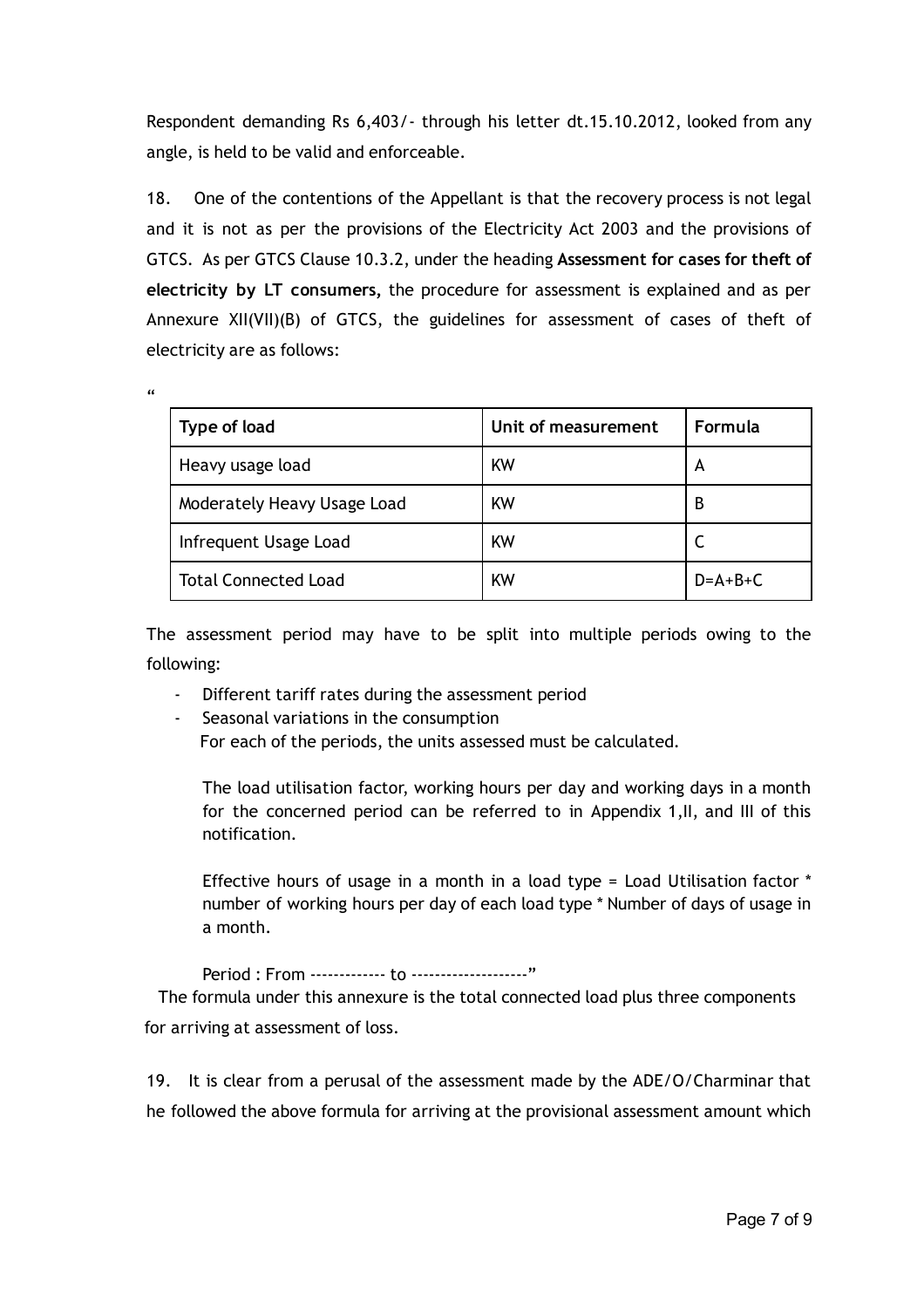is found to be valid and legal. Thus the provisional assessment amounting to Rs 6,403/‐ is found to be correct and it is based on the loss sustained by the DISCOM.

20. The record shows that the power was not disconnected soon for want of remaining payment of 50% of the assessed amount as required as per Clause 10.2.3(iii)(b) of GTCS. The reasons for disconnection of the service connection has to be given and the consumer has to be informed about the disconnection under Clause 10.2.3 of GTCS. In this case, the provisional assessing officer has informed the Appellant that if he desired restoration of supply, he should deposit at least 50% of the provisionally assessed amount of loss of revenue, in addition to other charges and pay the rest of the amount in two instalments. Further, in the event of failure on the part of the consumer to deposit at least 50% of the amount provisionally assessed, the Appellant was informed that the service may remain disconnected through the notice. There is further provision to the Licensee that if the consumer does not pay the amount as per the installments granted, the licensee may disconnect the supply as per the provisions of Section 56 of the Electricity Act. Still there is no record that either the payment was made or the power was actually disconnected.

21. It is surprising that the Respondents have not complied with Clause 10.2.3 of GTCS for collection of the assessed amount in the present case and on the other hand, they slept over for a period of more than two years after issue of the Provisional Assessment notice without taking any action, allowing the Appellant, who committed theft of energy by tampering with the meter, to contend that Section 56(2) of the Electricity Act 2003 prevents the Respondents from recovery of the energy dues for more than two years, in which the Appellant has been unsuccessful as discussed supra. The lapse on the part of the concerned officials of the DISCOM is a serious one reflecting on the half hearted approach of those who assessed the loss and failed to take coercive steps for recovery of the loss. They are satisfied to get the matter compounded with collection of only 50% of the assessed amount. They have not even requested through the complaint/charge the Special Court under Section 154(5) of the Electricity Act simultaneously to determine the civil liability to enable the DISCOM to collect two times or more of the tariff rate. The issues A to D are answered accordingly.

22. Issue No.E. The impugned orders are found to be devoid of reasons and unsustainable. The issue is answered accordingly.